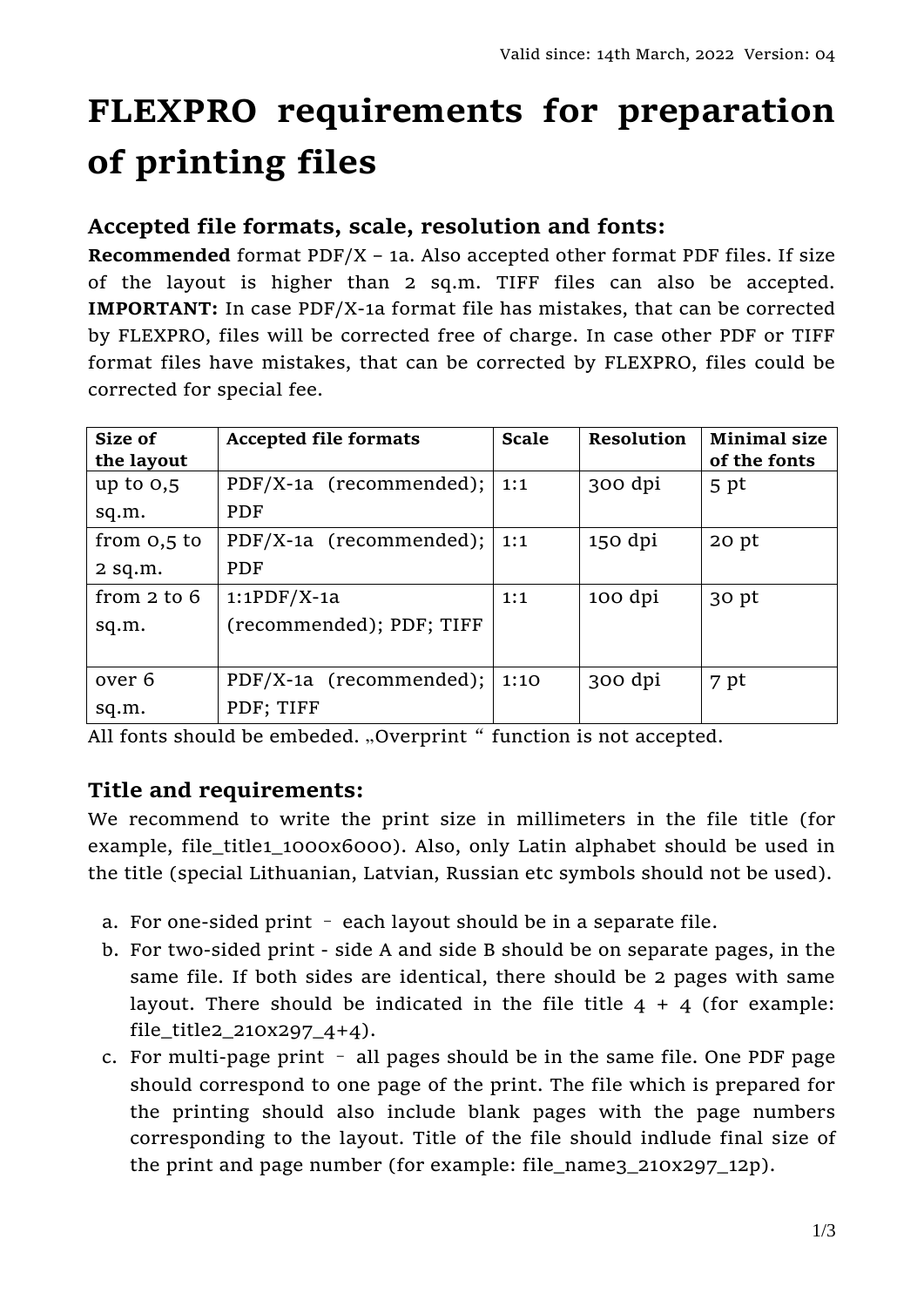### **Bleed:**

Layouts are accepted only with overlaps "bleed". Bleedbox and trimbox places should be set in the file. The bleed area should be 5mm along all perimeter. Crop marks can not be placed.

#### **Secure area:**

Important objects should not be placed closer than 5 mm from the edge of the page (trimbox) and from the internal folding lines.

#### **File colour management:**

The content of the files should be only in CMYK colour space with attached incoming colour profile ISOcoated\_v2\_eci.icc.

[https://flexpro.lt/wp-content/uploads/2022/03/ISOcoated\\_v2\\_eci.7z](https://flexpro.lt/wp-content/uploads/2022/03/ISOcoated_v2_eci.7z)

#### **Black color:**

Text up to 24 pt size should be made from 100 % black color. Larger text and other black color objects should be made from the following color combination: (C50, M40, Y40, K100).

#### **Cutting and construction lines:**

All cutting lines should be saved in the print file as a separate top layer (name of the layer Cutting). It must be created in Spot Color colors. If different type lines are used (for cutting, punching, folding) they should have different colors.

## **Foiling and partial UV lacquer:**

Files for foiling and partial UV lacquer should be provided separately from the print files. Format and position of the file should be identical to the print file format. Area is marked in black color (C0, M0, Y0, K100).

## **White color:**

- a. White color print White print items should be marked in black (C0, M0, Y0, K100).
- b. White color with CMYK print White color and CMYK files should be in one PDF file, in different pages, marking the colors of the print – White or CMYK. Pages should be arranged in printing order (for example: White+CMYK; CMYK+White). Their format should fully match the format of the print file, and should maintain not only the file format but also the position. White print items should be marked in black (C0, M0, Y0, K100).

Common print requirements are listed above.